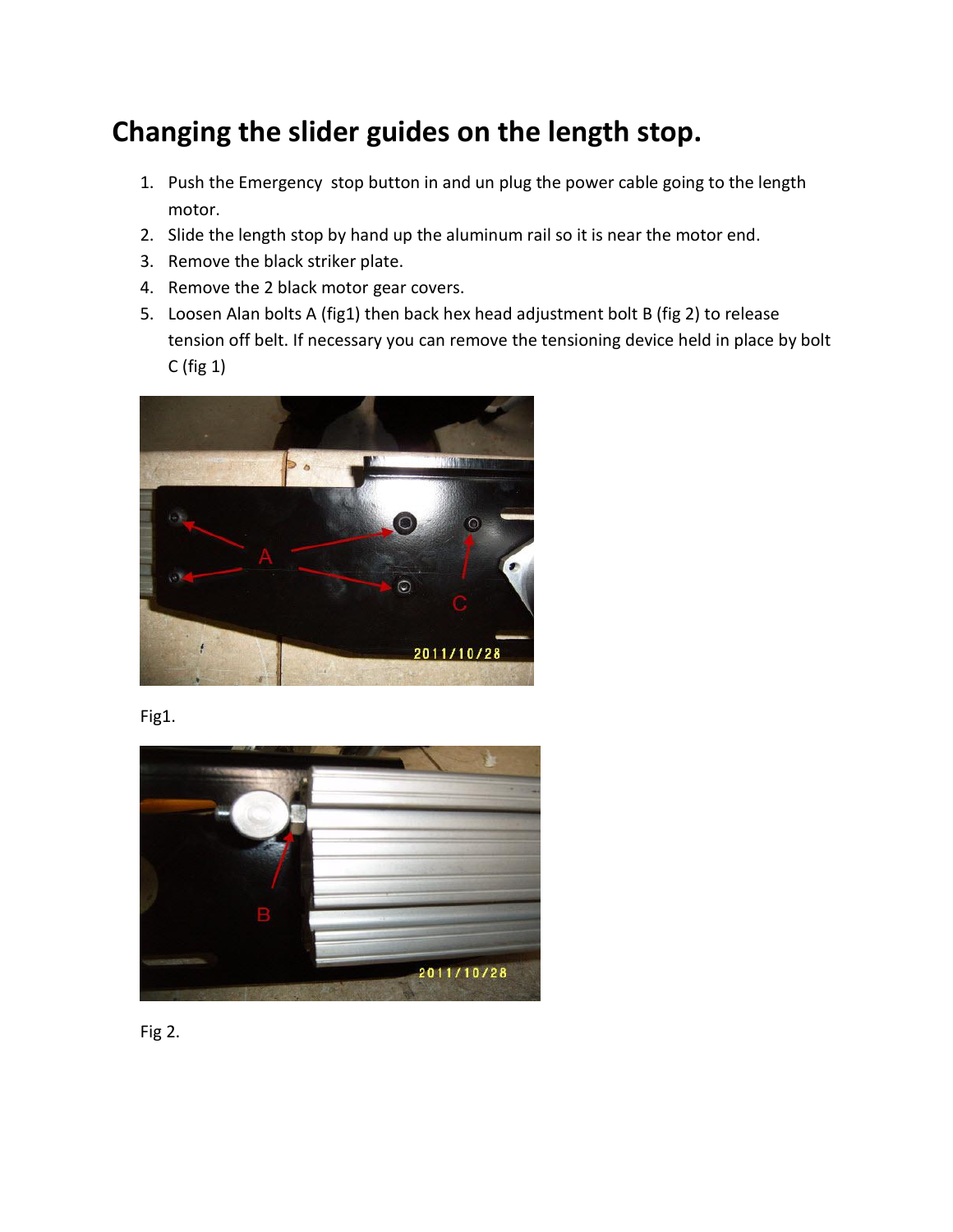6. Loosen the bolts on the 4 closest brackets to the motor this will allow you to push the aluminum fence away from the conveyors and get underneath the slider to remove the bolts for the belt clamp/clamps and the cable. (Fig 3 and 4)



Fig 3.



Fig 4.

7. Slide the carriage off the end of the rail and remove the old slider guides, take note the old guides will have holes drilled in them which correspond with the mounting bolts for the clamps, cable and striker plate. The new guides MUST have these holes drilled in the same spots or the length stop will lock up on the rail. (fig 5)